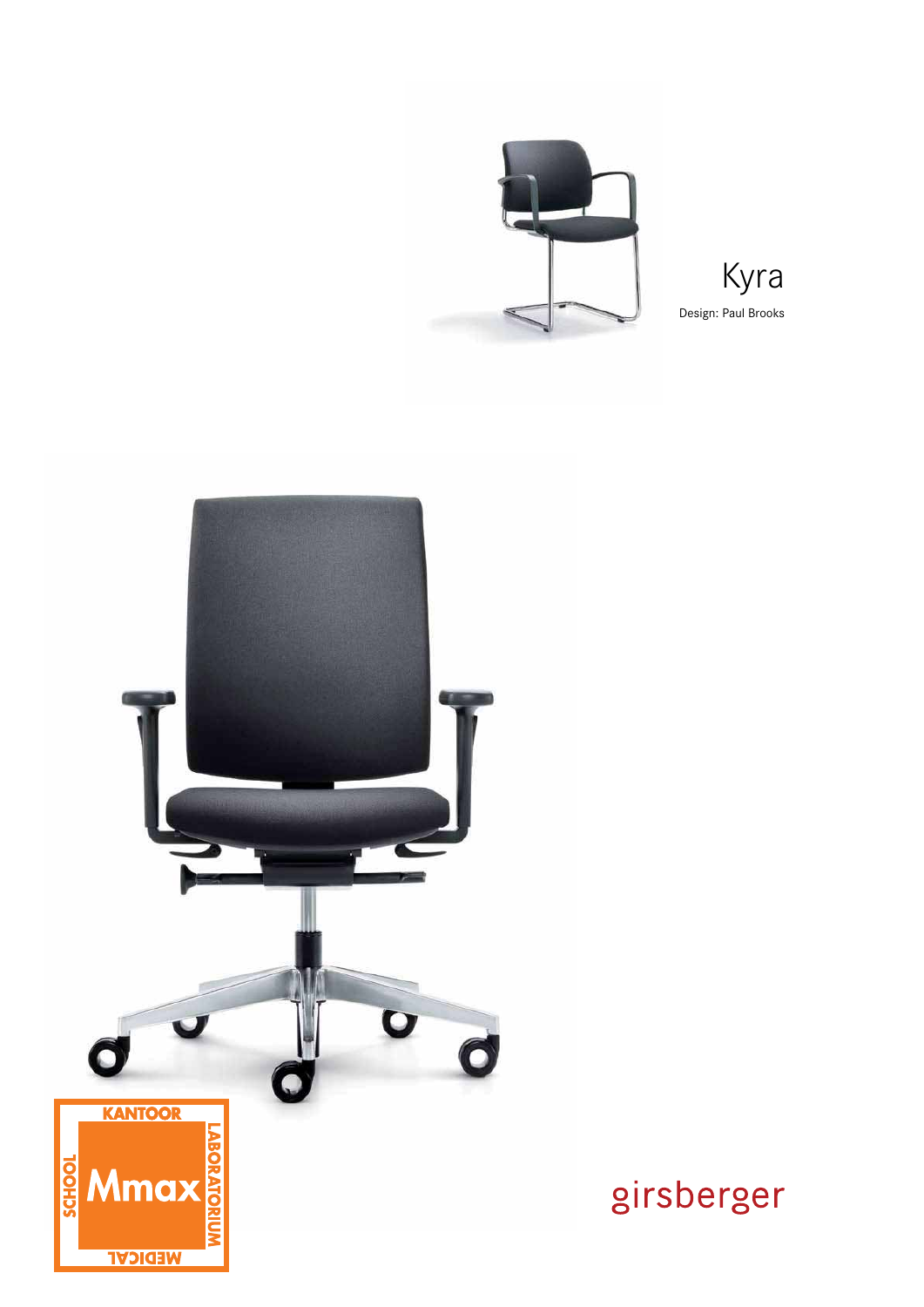Kyra

















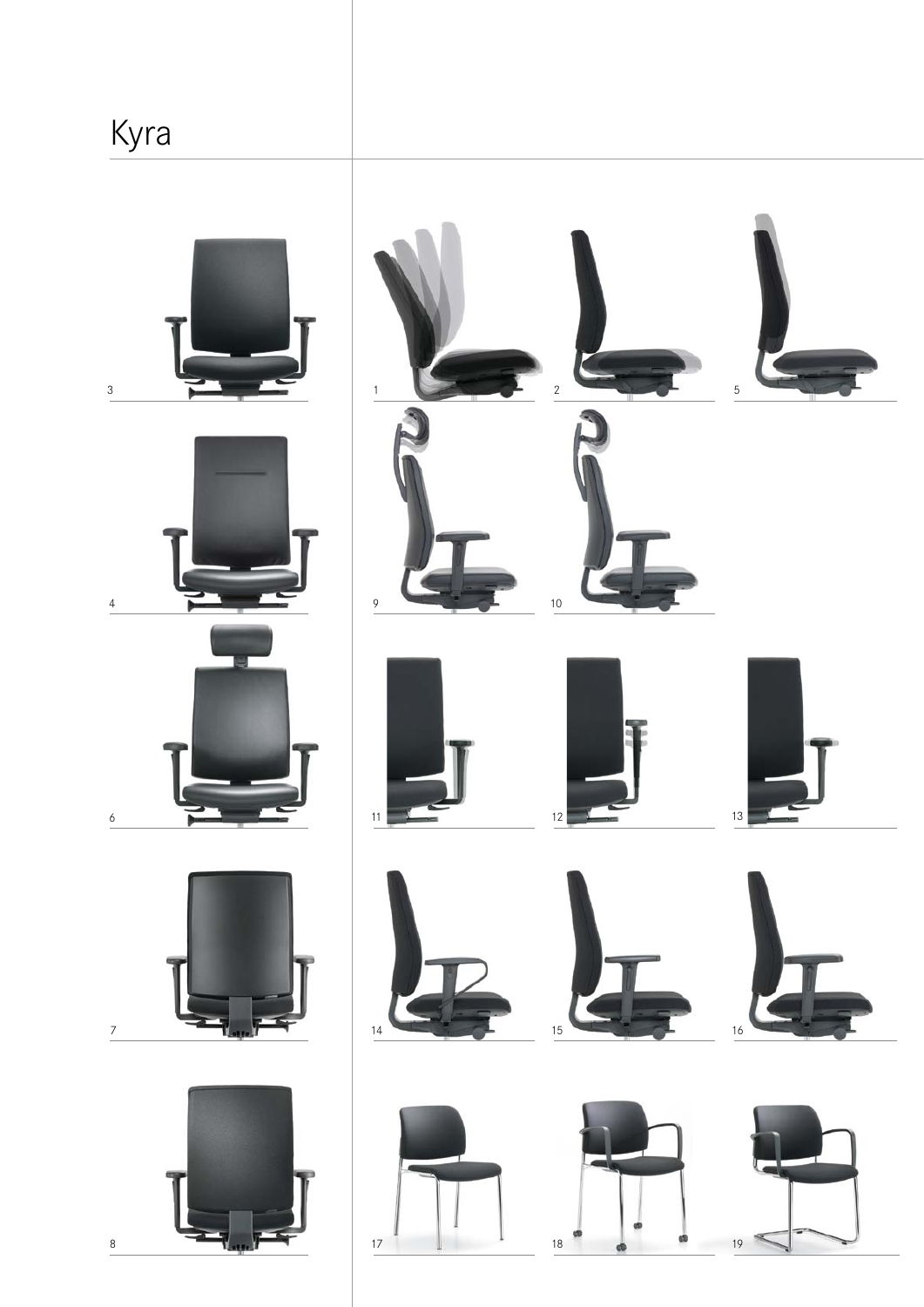|                     | Seat Asiento Zitting                                                                                                                                                                               |                        |                   |                       |
|---------------------|----------------------------------------------------------------------------------------------------------------------------------------------------------------------------------------------------|------------------------|-------------------|-----------------------|
| 1                   | Synchronous mechanism Mecanismo sincrónico Synchroon mechaniek                                                                                                                                     |                        |                   |                       |
|                     | Seat height adjustment 150 mm Ajuste de altura del asiento 150 mm Zithoogteverstelling 150 mm<br>Seat tilt 0° or -3° Inclinación del asiento 0° ó -3° Zitneig 0° of -3°                            | O<br>Ó                 |                   |                       |
| 2                   | Seat depth adjustment 80 mm Ajuste en profundidad del asiento 80 mm Zitdiepteverstelling 80 mm                                                                                                     | $\bullet$              |                   |                       |
|                     | Seat depth adjustment 100 mm Ajuste en profundidad del asiento 100 mm Zitdiepteverstelling 100 mm                                                                                                  | $\bigcirc$             |                   |                       |
|                     |                                                                                                                                                                                                    |                        |                   |                       |
|                     | Backrest Respaldo Rug                                                                                                                                                                              |                        |                   |                       |
| 3<br>4              | Backrest upholstered, fabric Respaldo tapizado, tela Rugleuning gestoffeerd, stof<br>High backrest Respaldo alto Rug hoog                                                                          | ä                      |                   |                       |
| 5                   | Backrest height adjustment 65 mm Ajuste de altura del respaldo 65 mm Rughoogteverstelling 65 mm                                                                                                    | $\bullet$              |                   |                       |
| 6                   | Backrest upholstered with headrest, leather Respaldo tapizado con cabecero, piel Rugleuning gestoffeerd met hoofdsteun, leer                                                                       | $\bullet$<br>$\bullet$ |                   |                       |
| $\overline{7}$<br>8 | Backrest reverse side plastic Parte trasera material sintético Achterzijde kunststof<br>Backrest reverse side fabric / leather Parte trasera tela / piel Achterzijde stof / leer                   | $\bullet$ / $\bullet$  |                   |                       |
|                     | Lumbar support depth-adjustable Apoyo lumbar regulable en profundidad Lumbaalsteun diepte-verstelbaar                                                                                              | ○                      |                   |                       |
|                     | Headrest upholstered, adjustable in height and tilt, artificial leather / leather black                                                                                                            |                        |                   |                       |
| 9/10                | Cabecero tapizado, regulable en altura e inclinación, polipiel / piel negra<br>Hoofdsteun gestoffeerd, in hoogte en hoek verstelbaar, kunstleer/leer                                               | O/O                    |                   |                       |
|                     | Coat hanger black Percha negra Kleerhanger zwart                                                                                                                                                   | O                      |                   |                       |
|                     | Clinic and laboratory version Versión para clínicas y laboratorios Laboratorium uitvoering                                                                                                         | О                      |                   |                       |
|                     | Electrically conductive version Versión con conductividad eléctrica Uitvoering electriciteits-geleiding                                                                                            | $\bigcirc$             |                   |                       |
|                     | Armrests Apoya-brazos Armleuning                                                                                                                                                                   |                        |                   |                       |
|                     | 2-D ring-shaped, plastic, adjustable height 100 mm   width 50 mm                                                                                                                                   |                        |                   |                       |
| 14                  | 2-D aro, plástico, regulable en altura 100 mm   anchura 50 mm                                                                                                                                      | a                      |                   |                       |
|                     | 2-D ovaal, kunststof verstelbaar hoogte 100 mm   breedte 50 mm                                                                                                                                     |                        |                   |                       |
|                     | 2-D T-shaped plastic, adjustable height 100 mm   width 70 mm                                                                                                                                       |                        |                   |                       |
| 15                  | 2-D T plástico, regulable en altura 100 mm   anchura 70 mm<br>2-D T kunststof, verstelbaar hoogte 100 mm I breedte 70 mm                                                                           | 0                      |                   |                       |
|                     | 2-D T-shaped PU Soft, adjustable height 100 mm   width 50 mm                                                                                                                                       |                        |                   |                       |
|                     | 11/12 2-D T PU Soft, regulable en altura 100 mm   anchura 50 mm                                                                                                                                    | 0                      |                   |                       |
|                     | 2-D T PU Soft, verstelbaar hoogte 100 mm I breedte 50 mm                                                                                                                                           |                        |                   |                       |
|                     | 2-D T-shaped upholstered, adjustable height 100 mm   width 50 mm                                                                                                                                   |                        |                   |                       |
|                     | 2-D T tapizado, regulable en altura 100 mm   anchura 50 mm<br>2-D T gestoffeerd, verstelbaar hoogte 100 mm I breedte 50 mm                                                                         | 0                      |                   |                       |
|                     |                                                                                                                                                                                                    |                        |                   |                       |
|                     | 3-D T-shaped PU Soft, adjustable height 100 mm I width 50 mm I depth 60 mm<br>3-D T PU Soft, regulable en altura 100 mm I anchura 50 mm I profundidad 60 mm                                        | $\circ$                |                   |                       |
|                     | 3-D T PU Soft, verstelbaar hoogte 100 mm I breedte 50 mm I diepte 60 mm                                                                                                                            |                        |                   |                       |
|                     | 3-D T-shaped upholstered, adjustable height 100 mm I width 50 mm I depth 60 mm                                                                                                                     |                        |                   |                       |
|                     | 3-D T tapizado, regulable en altura 100 mm l anchura 50 mm l profundidad 60 mm<br>3-D T gestoffeerd, verstelbaar hoogte 100 mm I breedte 50 mm I diepte 60 mm                                      | $\bigcirc$             |                   |                       |
|                     | 4-D T-shaped PU Soft, adjustable height 100 mm I width 50 mm I angle +/- 30° I depth 60 mm                                                                                                         |                        |                   |                       |
| 13/16               | 4-D T PU Soft, regulable en altura 100 mm I anchura 50 mm I ángulo +/-30° I profundidad 60 mm                                                                                                      | 0                      |                   |                       |
|                     | 4-D T PU Soft, verstelbaar hoogte 100 mm I breedte 50 mm I hoek +/- 30° I diepte 60 mm                                                                                                             |                        |                   |                       |
|                     | 4-D T-shaped upholstered, adjustable height 100 mm I width 50 mm I angle +/-30° I depth 60 mm                                                                                                      |                        |                   |                       |
|                     | 4-D T tapizado, regulable en altura 100 mm I anchura 50 mm I ángulo +/-30° I profundidad 60 mm<br>4-D T gestoffeerd, verstelbaar hoogte 100 mm I breedte 50 mm I hoek +/-30° I diepte 60 mm        | a                      |                   |                       |
|                     |                                                                                                                                                                                                    |                        |                   |                       |
|                     | Frame   Base Estructura   Base Frame   Onderstel                                                                                                                                                   |                        |                   |                       |
|                     | Base plastic black Base sintética negra Onderstel kunststof zwart                                                                                                                                  |                        |                   |                       |
|                     | Base aluminium black-coated Base de aluminio epoxi negro Onderstel aluminium zwart geëpoxeerd                                                                                                      | $\bullet$<br>$\bullet$ |                   |                       |
|                     | Base aluminium polished Base de aluminio pulido Onderstel aluminium gepolijst<br>Foot ring (normal backrest) Modelo con aro reposapiés (respaldo estándar) Uitvoering met voetenring (rug normaal) | O                      |                   |                       |
|                     |                                                                                                                                                                                                    |                        |                   |                       |
|                     | Visitor chairs Sillas de visita Bezoekersstoelen                                                                                                                                                   |                        |                   |                       |
| 17                  | Four-legged chair black / chromed Silla de cuatro patas negra / cromada Vierpoots stoel zwart / verchroomd                                                                                         |                        |                   | $\bullet/\bullet$     |
| 18<br>19            | Without / with castors Sin / con ruedas Zonder / met wielen<br>Cantilever chair black / chromed Silla basculante negra / cromada Sledestoel zwart / verchroomd                                     |                        | $\bullet/\bullet$ | $\bullet$ / $\circ$   |
|                     | Seat upholstered, fabric / leather I backrest mesh                                                                                                                                                 |                        |                   |                       |
|                     | Asiento tapizado, tela / piel I respaldo malla                                                                                                                                                     |                        | $\bullet/\bullet$ | $\bullet/\bullet$     |
|                     | Zitting gestoffeerd, stof / leer I rug net<br>Seat plastic I backrest plastic                                                                                                                      |                        |                   |                       |
|                     | Asiento plástico I respaldo plástico                                                                                                                                                               |                        | $\bullet$         | 0                     |
|                     | Zitting kuststof I rug kunststof                                                                                                                                                                   |                        |                   |                       |
|                     | Seat upholstered, fabric / leather I backrest plastic<br>Asiento tapizado, tela / piel I respaldo plástico                                                                                         |                        | $\bullet/\bullet$ | $\bullet$ / $\bullet$ |
|                     | Zitting gestoffeerd, stof / leer I rug kunststof                                                                                                                                                   |                        |                   |                       |
|                     | Seat upholstered, fabric / leather I backrest upholstered, fabric / leather                                                                                                                        |                        | $\bullet/\bullet$ |                       |
|                     | Asiento tapizado, tela / piel I respaldo tapizado, tela / piel<br>Zitting gestoffeerd, stof / leer I rug gestoffeerd, stof / leer                                                                  |                        |                   |                       |
|                     | Without / with armrests Sin / con apoya-brazos Zonder / met armleuning                                                                                                                             |                        | $\bullet/\bullet$ |                       |
|                     | Stackable up to 5 chairs (cantilever chair), 3 chairs (four-legged chair)                                                                                                                          |                        | $\bullet$         |                       |
|                     | Apilable hasta 5 sillas (silla basculante), 3 sillas (silla de cuatro patas)<br>Stapelbaar tot 5 stoelen (sledestoel), 3 stoelen (vierpoots stoel)                                                 |                        |                   |                       |
|                     | Caddie Carro de apilar Stapelwagen                                                                                                                                                                 |                        | ∩                 |                       |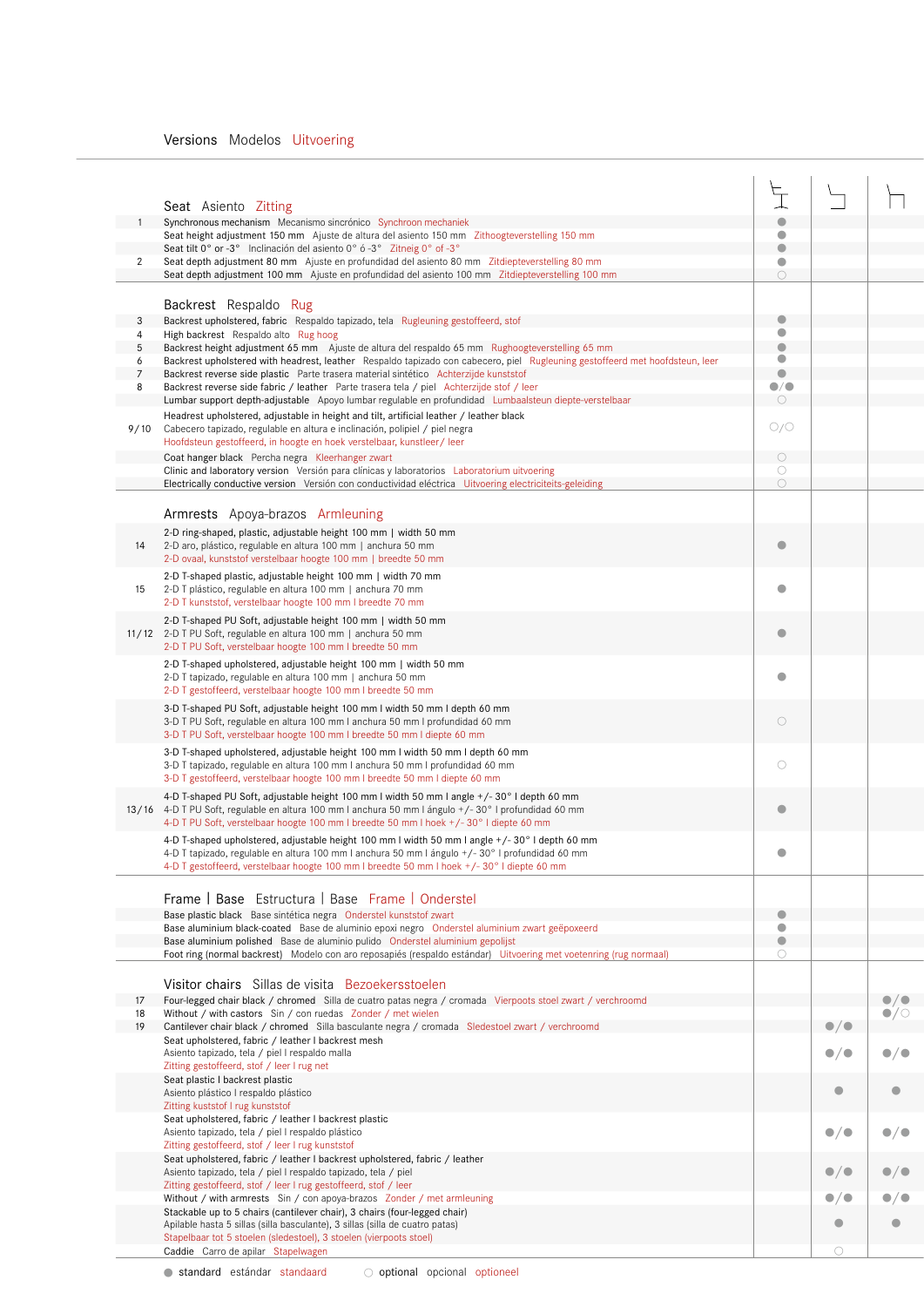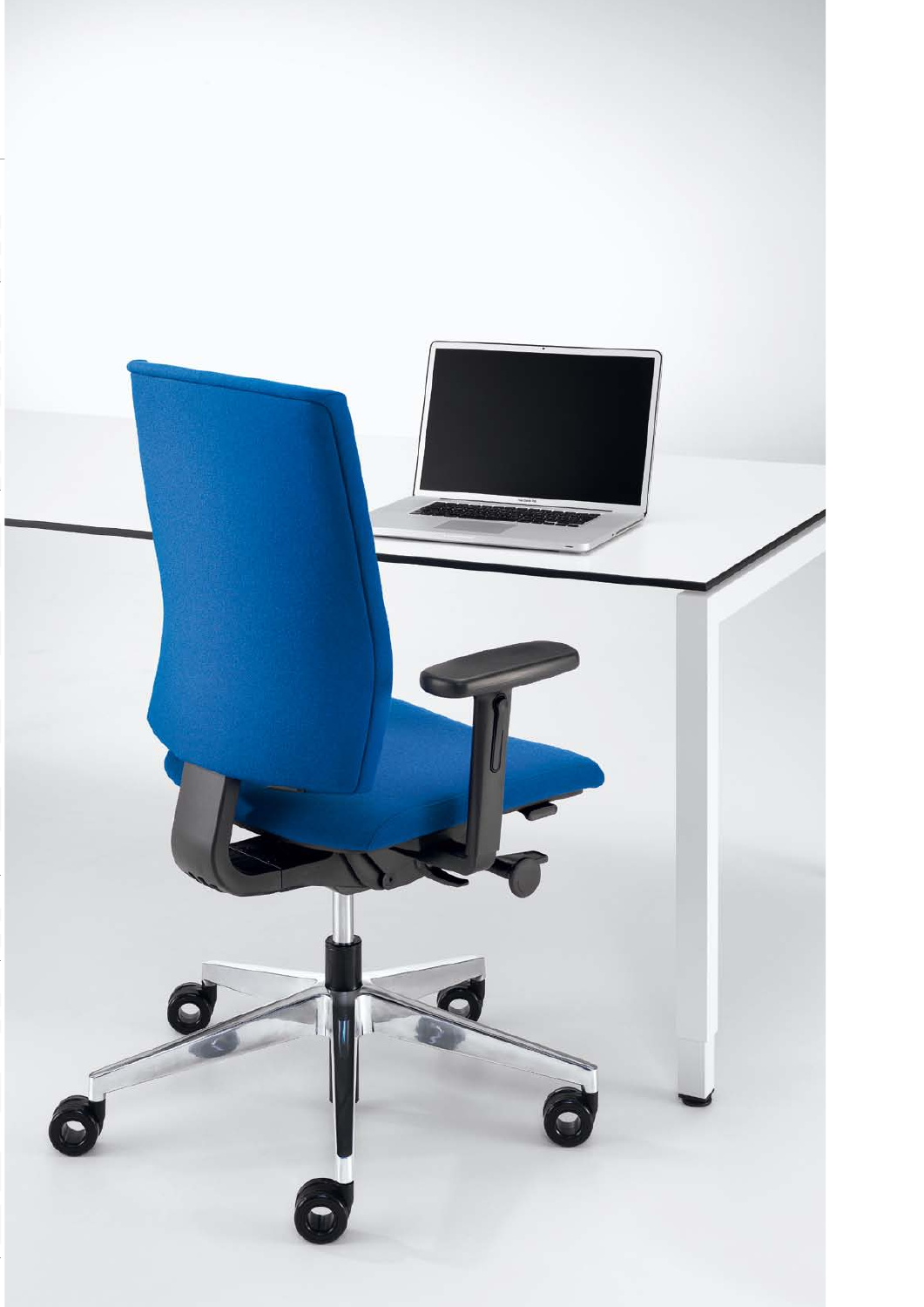